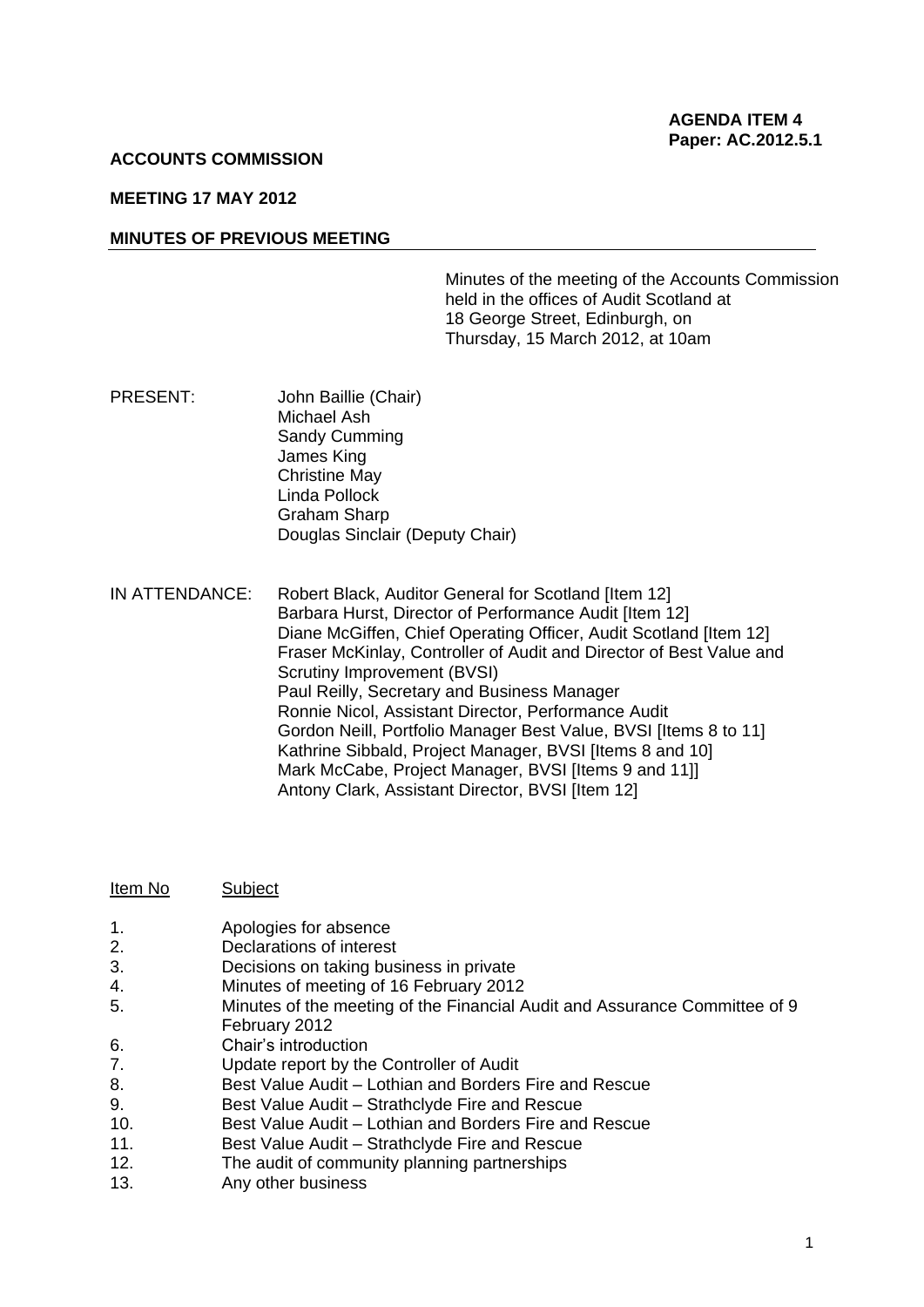# 1. Apologies for absence

Apologies for absence were submitted from Alan Campbell, Colin Duncan, Bill McQueen and Colin Peebles.

# 2. Declarations of interest

There were no declarations of interest.

3. Decisions on taking business in private

The Commission agreed to take the following items in private:

- Items 10 and 11, to allow deliberations on actions arising from the reports
- Item 12, to allow consideration of work in progress.

## 4. Minutes of meetings of 16 February 2012

The minutes of the meeting of 16 February 2012 were submitted and approved.

## 5. Minutes of the meeting of the Financial Audit and Assurance Committee of 9 February 2012

The minutes of the meeting of the Financial Audit and Assurance Committee of 9 February 2012 were submitted and approved.

## 6. Chair's introduction

The Chair reported that—

- On 1 March, he undertook television interviews on the *Commissioning social care* report.
- He undertook various media activities in relation to the Best Value audits of Grampian and Highlands and Islands Fire and Rescue, including podcasts on 1 March and interviews for radio and television on 8 March (Highlands and Islands) and a podcast on 13 March (Grampian).
- On 8 March he undertook a podcast for the report *An Overview of Local Government in Scotland 2012*.
- On 9 March 2012, he and the Deputy Chair attended the first meeting of the Community Planning Partnership and Outcomes Audit Project Steering Group.
- On 13 March 2012, he and the Audit Scotland Board hosted members of the Scottish Commission for Public Audit at the Audit Scotland offices
- On 15 March 2012, he attended along with the Auditor General for Scotland and Audit Scotland representatives - a briefing with the Scottish Parliament's Public Audit Committee on the *Commissioning Social Care* report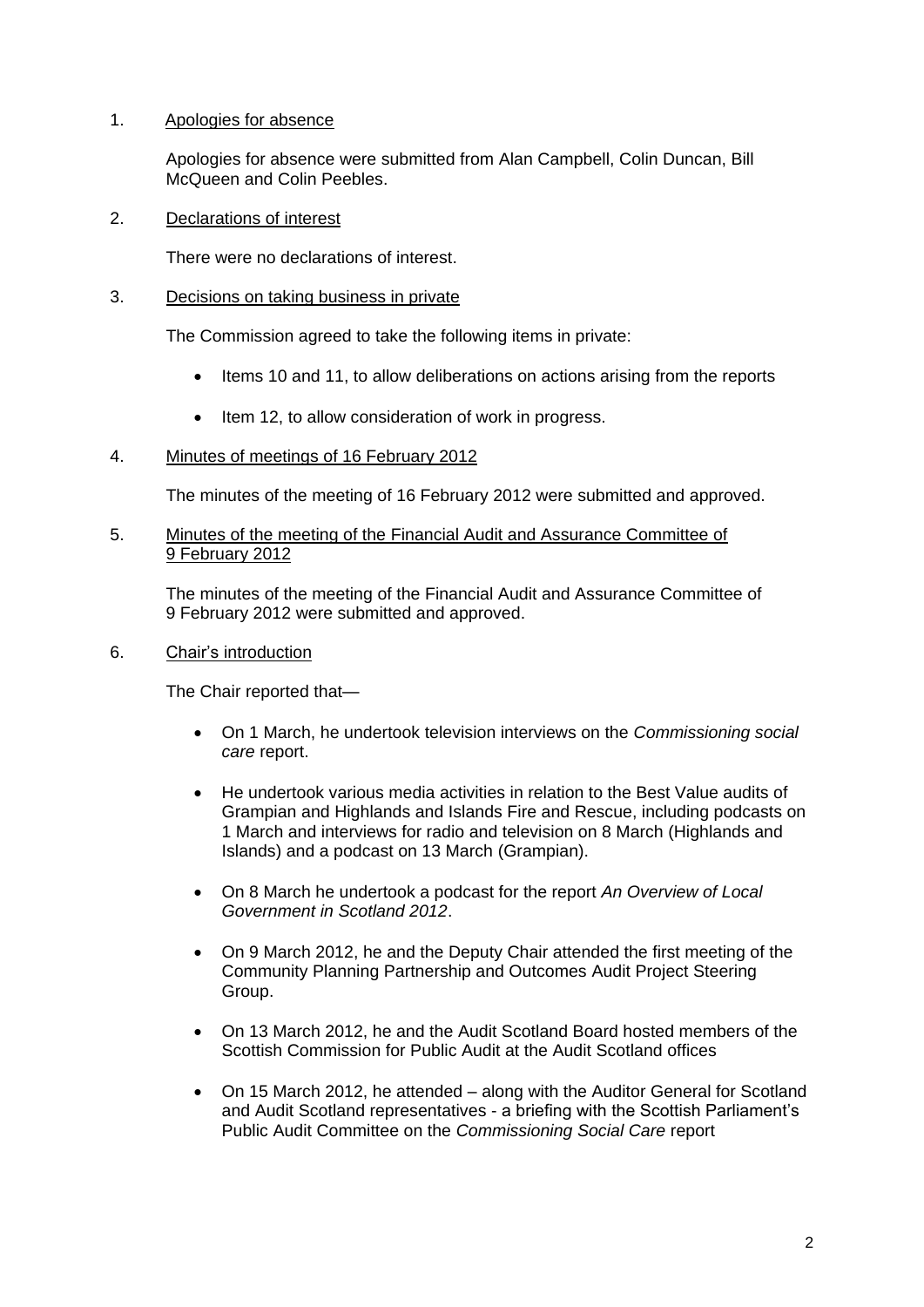- The Commission's annual strategy seminar would take place in April and, consequently, there would be no meeting of the Commission in April, with the next meeting to take place on 17 May 2012.
- 7. Update report by the Controller of Audit

The Commission considered and noted a report by the Controller of Audit providing an update on significant recent activity in relation to the audit of local government.

During discussion the Commission agreed:

• That the Controller of Audit provide information on the positions of the statutory finance officer in Aberdeenshire and Shetland Islands councils.

*(Action: Controller of Audit)*

 That discussion take place with the Auditor General for Scotland and Audit Scotland about the process involved in participating in private briefings with parliamentary committees.

*(Action: Chair and Controller of Audit)*

Thereafter the Commission agreed to note the report.

# 8. Best Value Audit: Lothian and Borders Fire and Rescue

The Commission considered a report by the Secretary and Business Manager introducing the Best Value audit of Lothian and Borders Fire and Rescue, and seeking direction on how to proceed.

The Commission sought clarification and further explanation from the Controller of Audit and the audit team on a number of points in the report.

During discussion, the Commission agreed that the following issues be considered for inclusion in its report on an overview of the Best Value audit of fire and rescue services, to be published by the Commission later in 2012:

- Procurement, including any partnership activity in this regard
- Performance appraisal of senior fire officers
- The use of casualty figures in strategic planning and performance management
- How fire and rescue boards use performance management
- Sickness absence management

*(Action: Controller of Audit)*

The Commission agreed to note the report and to consider in private its findings.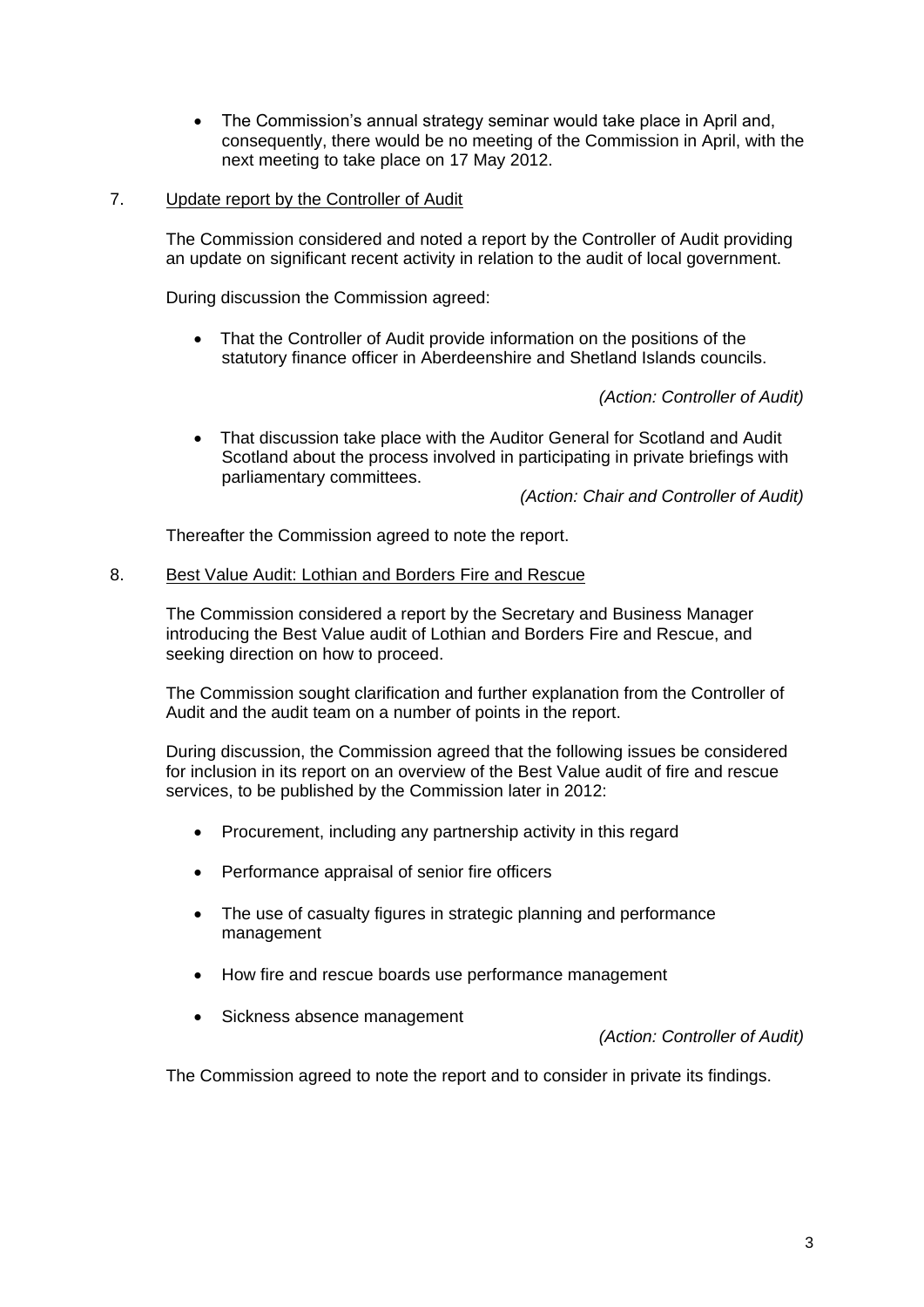## 9. Best Value Audit – Strathclyde Fire and Rescue

The Commission considered a report by the Secretary and Business Manager introducing the Best Value audit of Strathclyde Fire and Rescue, and seeking direction on how to proceed.

The Commission sought clarification and further explanation from the Controller of Audit and the audit team on a number of points in the report.

During discussion, the Commission agreed that national trends be considered for inclusion in its report on an overview of the Best Value audit of fire and rescue services, to be published by the Commission later in 2012:

- Inter-relationships between crewing levels, public safety and value for money
- Sharing and learning from good practice
- Sickness absence management

*(Action: Controller of Audit)*

The Commission agreed to note the report and to consider in private its findings.

Given that this audit is the last of a series of eight audits of fire and rescue services that the Commission has considered over its past four meetings, the Controller of Audit conveyed his thanks to the audit teams for undertaking this piece of work. The Chair agreed and expressed the appreciation of the Commission.

## 10. Best Value Audit - Lothian and Borders Fire and Rescue (in private)

The Commission agreed that this item be held in private to allow it to consider actions in relation to its findings.

Following discussion, the Commission agreed to make findings as contained in the report to be published in early course.

#### 11. Best Value Audit – Strathclyde Fire and Rescue (in private)

The Commission agreed that this item be held in private to allow it to consider actions in relation to its findings.

Following discussion, the Commission agreed to make findings as contained in the report to be published in early course.

### 12. The audit of community planning partnerships

The Commission considered a report by the Director of Best Value and Scrutiny Improvement providing a further update on recent progress in relation to the Cabinet Secretary's request that the Accounts Commission, working with Audit Scotland, develop and test proposals on how external scrutiny might support the better delivery of outcomes at the level of community planning partnerships. The report also provided an overview of the Scottish Government/COSLA review of community planning and single outcome agreements.

The Chair welcomed Caroline Gardner (ex-Deputy Auditor General and Controller of Audit) and Sally Hammond (Associate Director, Policy, Analysis and Research